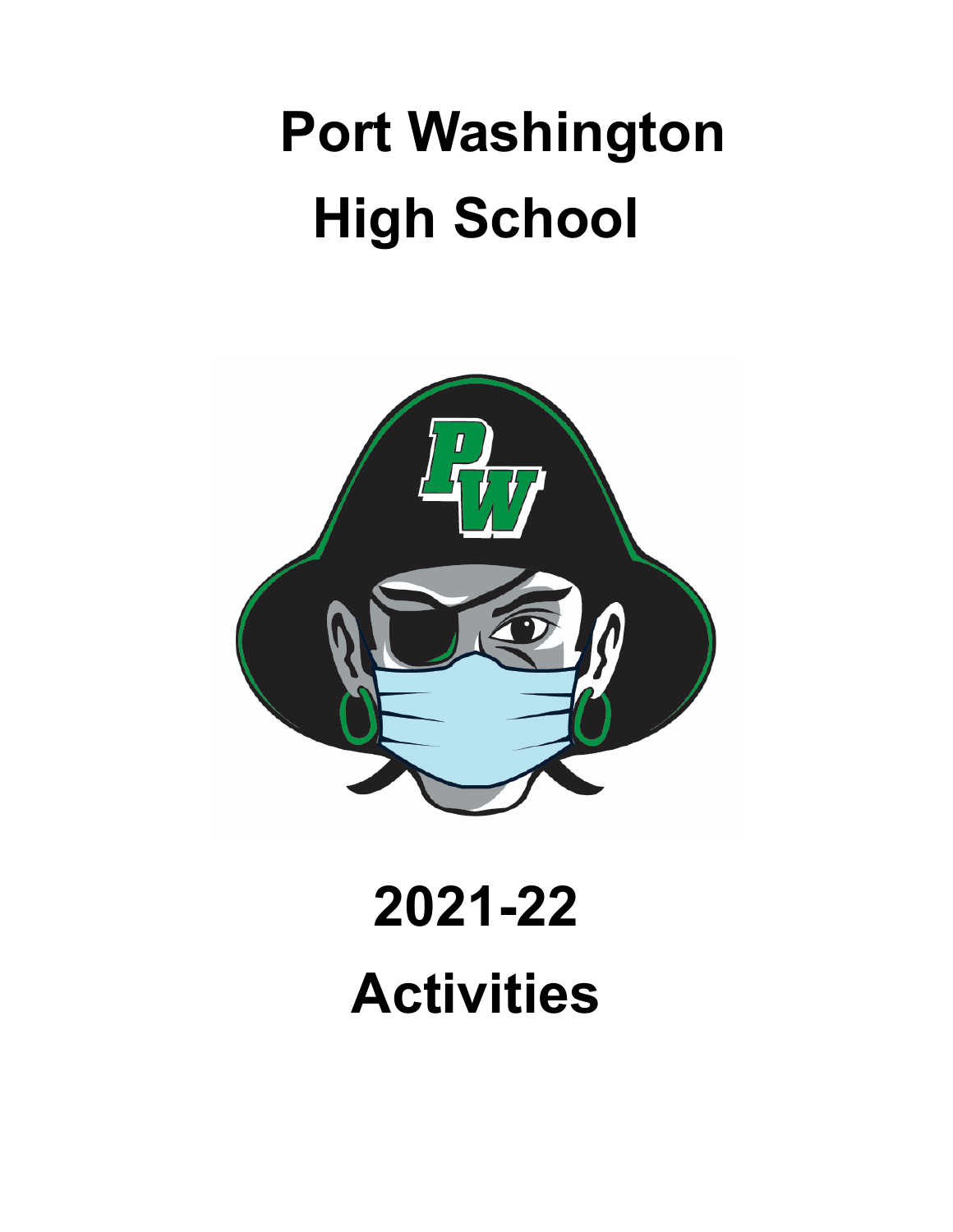## **ACTIVITIES**

Port Washington High School faculty and administration define extracurricular activities as any activities outside the regular established curriculum. Activities carry no academic credits and may require the students to pay user fees or dues.

| <b>Clubs</b>                     |                        | <b>Athletic--Boys</b>  |            |
|----------------------------------|------------------------|------------------------|------------|
| REDgen                           |                        | Baseball               | Track      |
| <b>Best Buddies</b>              | Robotics               | <b>Basketball</b>      | Wrestling  |
| <b>Book Club</b>                 | Ski Club               | <b>Cross Country</b>   |            |
| Chess Club                       | Science Club           | Football               |            |
| Crow's Nest Press                | Spanish Club           | Golf                   |            |
| Cheer Club                       | <b>Student Council</b> | Hockey                 |            |
| <b>DECA</b>                      | Three Act Play         | Soccer                 |            |
| eSports                          | United for Youth       | Softball               |            |
| Focus A Capella                  | Woman's Vocal Jazz     | Swim & Dive            |            |
| Forensics                        | Yearbook               | Tennis                 |            |
| Gaming Club                      | <b>Young Authors</b>   | <b>Athletic--Girls</b> |            |
| <b>GSA Club</b>                  | Pep Band               | <b>Basketball</b>      | Track      |
| Ice Fishing                      |                        | <b>Cross Country</b>   | Volleyball |
| Key Club                         |                        | Dance Team             |            |
| Math Team                        |                        | Gymnastics             |            |
| Men's Chorus                     |                        | Hockey                 |            |
| Mountain Bike Club               |                        | Soccer                 |            |
| Multicultural Advisory Committee |                        | Softball               |            |
| Musical                          |                        | Swim & Dive            |            |
| National Honor Society           |                        | Tennis                 |            |

**The above clubs may or may not be offered due to staffing and participant numbers.**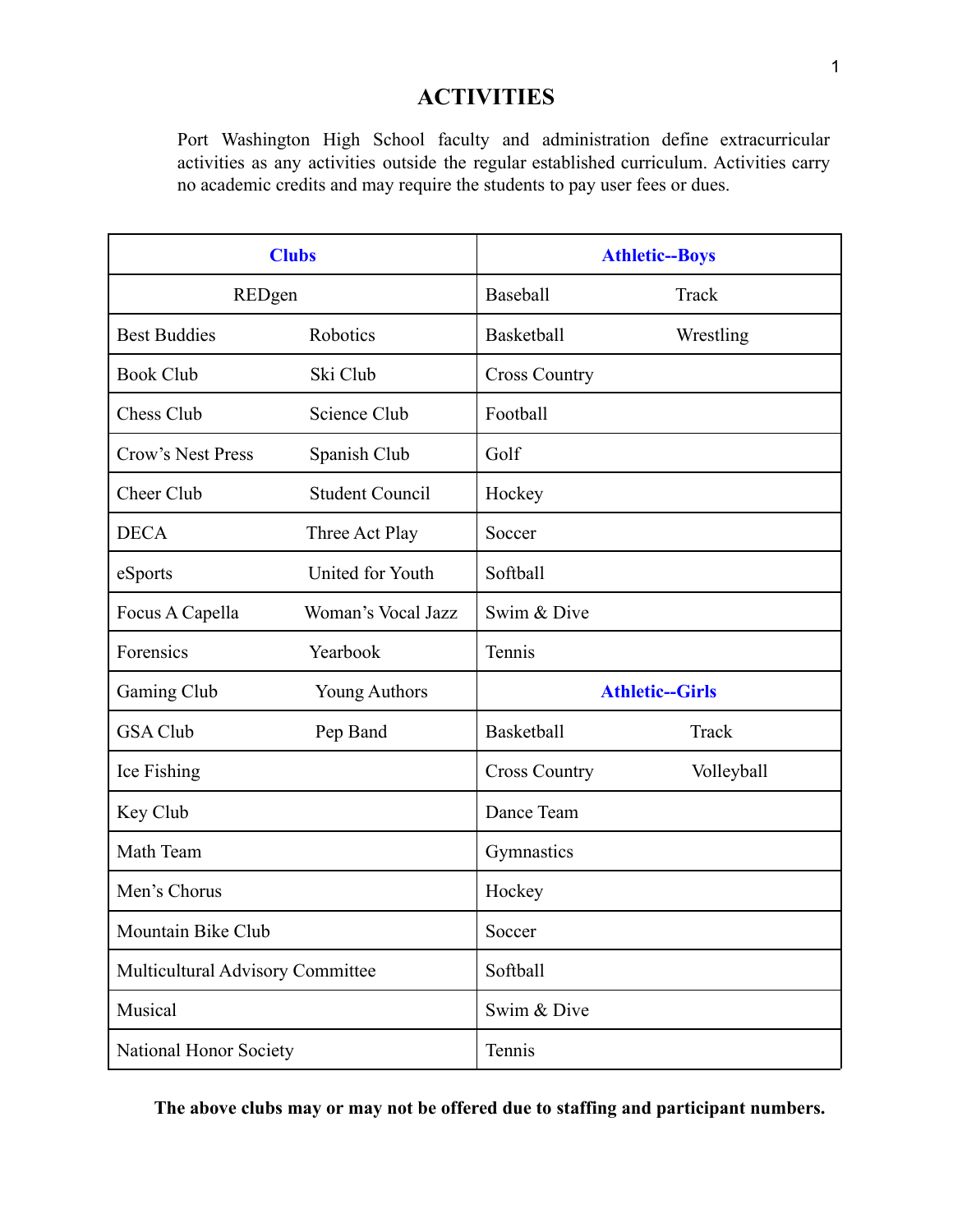## **Club Descriptions**

#### **Best Buddies** Advisors: Erin Jodie and Cassie Lutz

● Port Washington High School is a chapter member of the Best Buddies non-profit Organization. The mission of Best Buddies is to enhance the lives of people with intellectual and developmental disabilities by providing opportunities for one-to-one friendships. In high schools, Best Buddies operates as a student-run friendship club, which creates buddy pairs between students with and without disabilities. Members meet with their buddy on a regular basis and attend group outings throughout the year. This is a great way to share the gift of friendship.

#### **Book Club** Advisor: Laura Lauderback

• Book Club will be open to all interested students in grades 9-12. Book Club selections will be voted on by members from suggestions of titles by members of the club, the librarian and teachers with final approval from the advisor. There will be a secure Haiku Book Club page online for the Book Club members. The full Book Club will meet in the PWHS Library once per month from 2:45-3:45 p.m.

#### **Chess Club** Advisor: Curt Sauer

• Chess Club is a social organization for all levels of players to meet and play chess. It provides a great way to develop critical thinking, problem solving skills and improve one's game. It will meet on Tuesdays after school throughout the school year. This activity is open to all high school students.

#### **Crow's Nest Press** Advisor: Amy Casey

● A creative writing club where students can write, meet other writers, share their writing, and learn more about the craft and how to get published. \*Important note: this is not meant for students who are academically struggling in writing, but rather for those who are passionate about it.

#### **DECA** Advisors: Mark Bichler & Leeann Wellenstein

• DECA is an organization of students involved in high school marketing and business courses. Students have the opportunity to enhance classroom and workplace experiences through student competition at the regional, state, and national level! Within in PWHS, students have opportunities for community service, running events such as our 6th Man Night for basketball, Mr. PHS, and several more. In addition, being a DECA member allows you to work in the school store, The Captain's Quarters. Students who have a strong interest in pursuing a career in business are strongly encouraged to participate and gain this valuable real-life experience.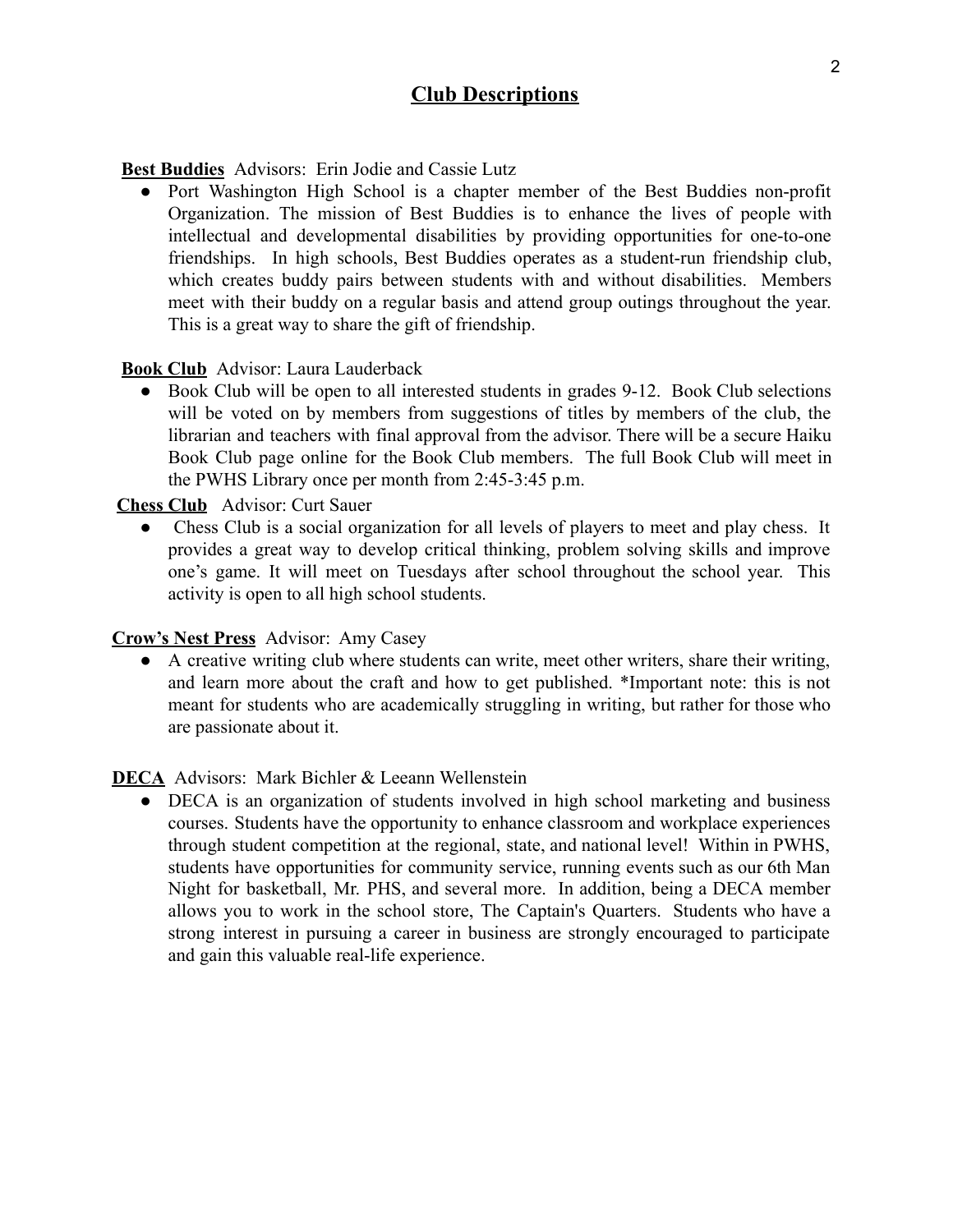**eSports** Advisors: Jeff Wojcik & Will Miley

• The eSports Team is a competitive group of students in all grade levels who like to play Overwatch, Super Smash Bros. Ultimate, Rocket League, or League of Legends. Each game will have a varsity team and multiple JV teams. Members will be expected to compete once a week after school against other Wisconsin high schools over a 9-week period. All competitions will be held online at the high school, with the exception of the State Championship.

#### **Focus A Capella** Advisor: Dennis Gephart

●

## **Forensics** Advisors: Shelly Uttke & Katie Gengler

• Forensics is an activity that will provide an opportunity to study speech techniques and apply these to various competition events. Students are required to attend competitions and practice at least once a week. There will be a full team practice offered each week, as well as specific event and individual practices

#### **Gaming Club** Advisor: Jeff Wojcik

All students are welcome to have fun at Gaming Club in the high school library on the 2nd Friday each month from 6:00 - 9:00 PM. Students are encouraged to bring their gaming consoles, board games, card games, or even Legos to meet new friends, try something new, and to just enjoy their Friday nights. Game on!

#### **German Club** Advisor: Ingrid Pfeiffer

• German Club is a social organization that supports German curriculum through a variety of group activities. Although most students are students in German classes at PWHS, the club is open to all students interested in the German language and culture.

## **GSA Club** Advisor: Katharyn Gengler

● GSA is an inclusive space for LGBT+ students and allies to get together for support and camaraderie. We meet every week on Mondays after school until 3:30. Meetings alternate between student led discussions on LGBT issues and less structured activity meetings.

## **Ice Fishing** Advisor: Nick Havlik

• Fishing club is open to all students at the high school. This club, mainly focused on ice fishing, provides students opportunities to hone their ice fishing skills and compete in competitions around the state. It is open to members both novice and experienced. We pride ourselves on being able to enjoy the great outdoors and building lifetime memories.

#### **Key Club** Advisor: Kristen Cook

• Key Club is the oldest and largest service program for high school students. It is a student-led organization that teaches leadership through service to others. Members of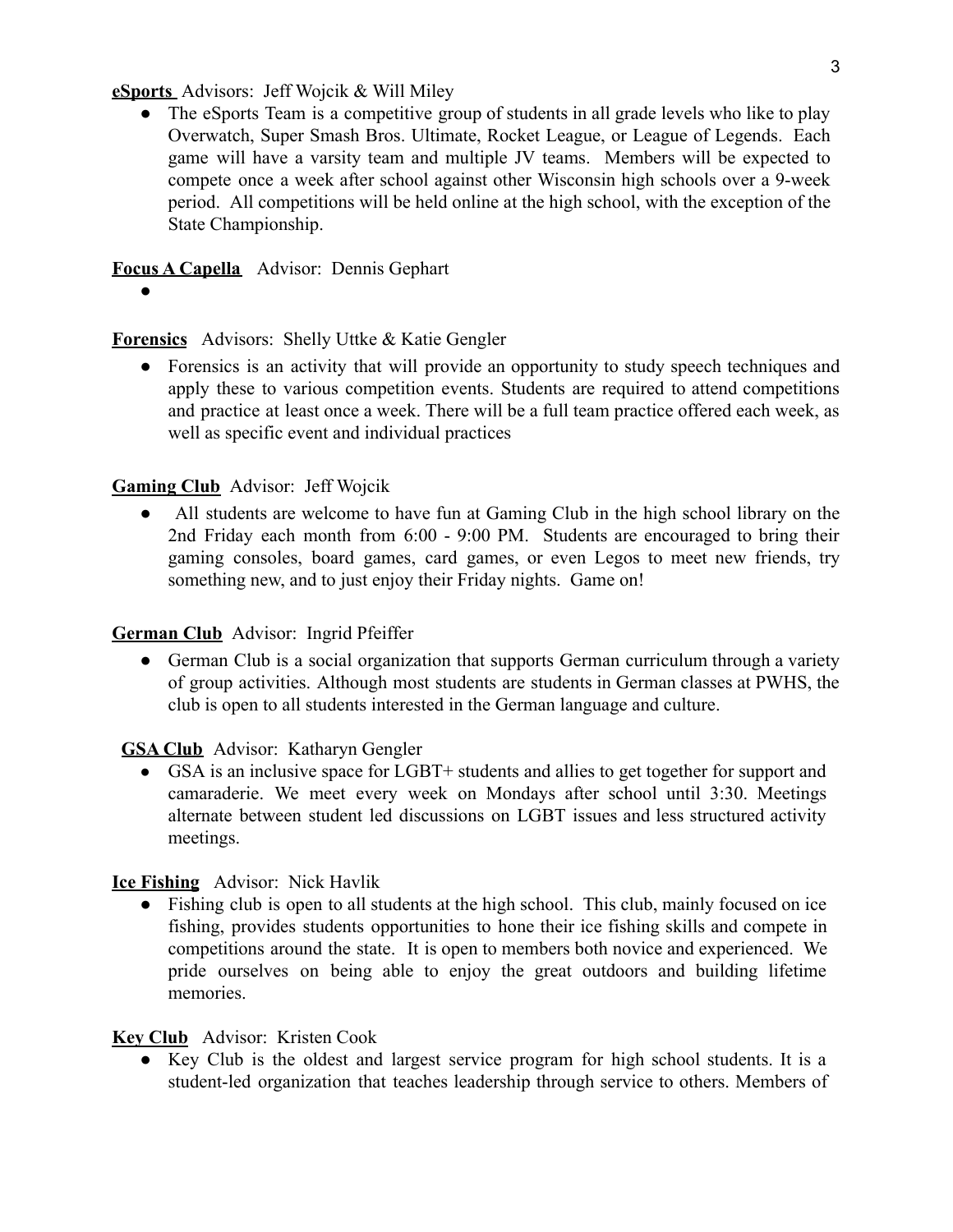the Kiwanis International family, Key Club members build themselves as they build their schools and communities.

## **Math Team** Advisor: Geena Worm

● Math team is an organization, which competes at various math competitions throughout the year. This activity is designed to enhance the regular classroom experience**.** Competitions start in October and end in April and are open to all PWHS students.

## **Men's Chorus** Advisor: Dennis Gephart

• Men's chorus is a non-auditioned chorus that meets every Friday morning at 6:45am to explore literature for all male choirs. The group performs several times throughout the year and also performs at district and state solo and ensemble. Although many men are members of a curricular choir any male student may participate.

## **Mountain Bike Club** Advisor: Jeanne Kasza

● Mountain bike club meets July-October. Practices are Tuesdays and Thursdays from 5:30-7:15 at Pleasant Valley mountain bike trails in Cedarburg and optional Saturday mornings at various locations. There are 5 optional races in September and October, though racing is not a requirement to be in the club. Our focus is on fun, adventure and bike handling skills. Open to all PWHS students with a mountain bike, adventuresome spirit and a love of the outdoors!

## **Multicultural Advisory Committee** Advisor: Kelly Hadacek

● To help educate and advocate as young student leaders and act as models of inclusion.

**Musical** Advisor: Nancy Hart

• The all school musical is an opportunity for students in grades 9-12 to be involved in a musical production by singing, dancing, acting, lighting and sound, stage crew, and pit band. Auditions take place on the first week of school and practices run until the beginning of November when the performance takes place. Practices for musicals depend on the role given but are usually Mondays thru Thursdays.

## **National Honor Society** Advisor: Mark Bichler

● Membership in the National Honor Society is both an honor and a responsibility. Students selected for membership are expected to continue to demonstrate the qualities of scholarship, service, leadership, and character by which they were selected.

## **Pit Band** Advisor: Chris Clouthier

● Pit band is a group of instrumental musicians that perform for the musical.

## **Robotics** Advisor: Ryna Volke & Taylor Last

A Robotics competition team of students grades 9-12 interested in business, design, manufacturing, media and programming. Robotics is a 6 week season beginning in January. Students will assemble once a week prior to the season and 5 days a week within the season. Through community assistance and resources, this group will compete against other teams at the U.S. Cellular Arena in Milwaukee.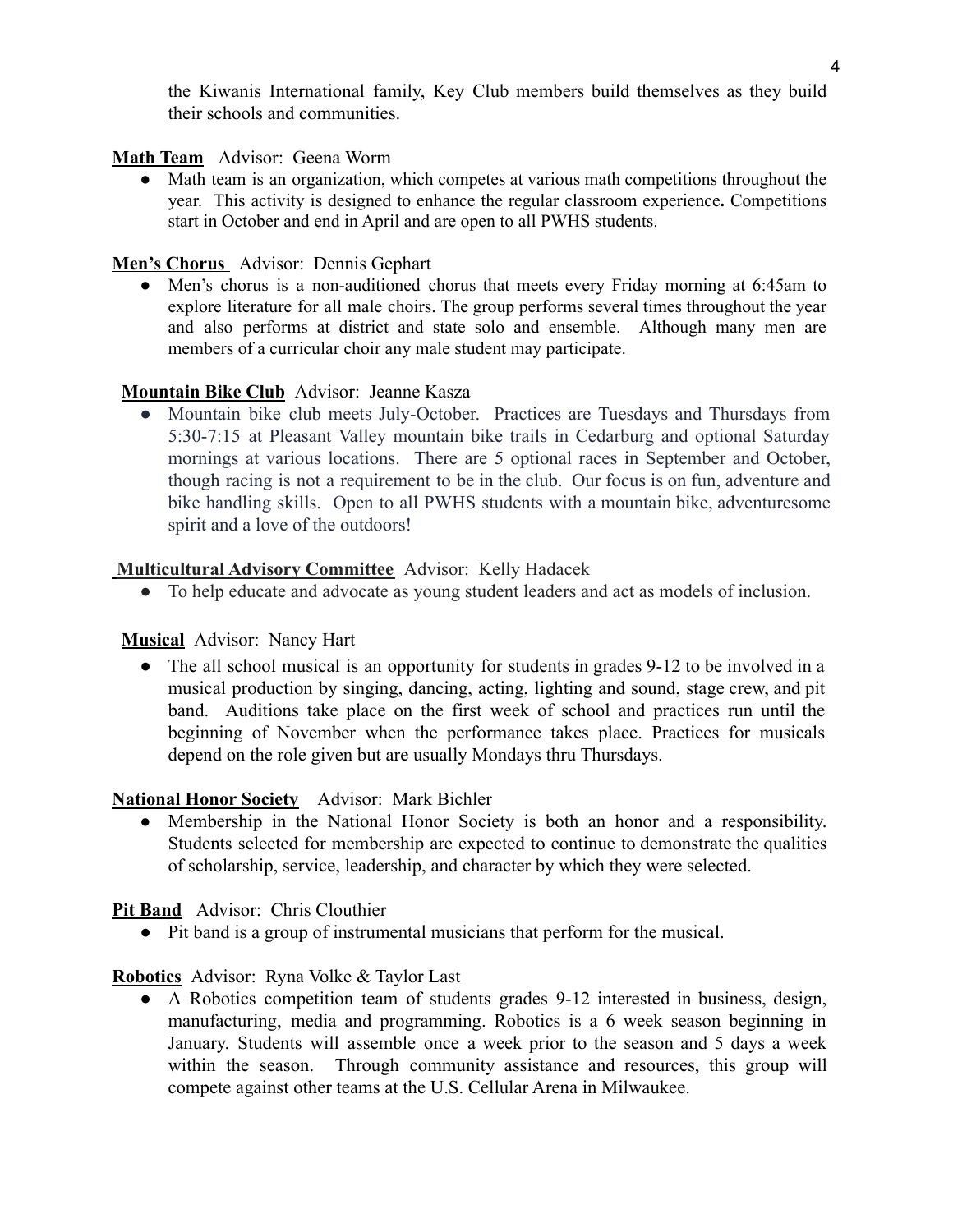#### **Science Club** Advisor: Ralph Perez

● A broad focus on science related topics that will involve more students, promote an interest in science and increase the knowledge base of students in the club. To have fun in a warm, welcoming environment. To help students develop a scientific way of learning. To develop students' awareness of and concern for scientific issues in personal, social, environmental and technological contexts.

#### **Ski Club** Advisor: Steve Hellman

• PWHS Ski Club encourages every student, from beginners to experts, to join us on ski outings. We receive discounted rates at local ski hills and ski or snowboard several times a year. Look for posters in the hallways announcing our trips.

#### **Spanish Club** Advisor: Jeanne Kasza

• Spanish Club is a social organization that supports Spanish curriculum through a variety of group activities. Although most students are students in Spanish classes at PWHS, the club is open to all students interested in the Spanish language and culture.

#### **Student Council** Advisors: Emily O'Brien & Jen Riley

Student Council is an organization, which represents the student body of PWHS. Members of council organize a variety of events including Homecoming events and dances, as well as providing a great deal for our community. Involvement is year round with a few events taking place during the summer. Elections for sophomores through seniors take place in spring the prior year. Officer elections for freshmen take place when school starts with applications due on the Freshmen First Day. Aside from elected positions in each class and representatives to the student council, interested students can serve as members at-large in the organization.

#### **Three Act Play** Advisor: [Nancy Hart](mailto:nancy.hart@pwssd.k12.wi.us)

• This winter activity is offered to all students 9-12 students' who wish to be involved in a dramatic performance. The play focuses on honing a student's acting ability as well as opportunities for set construction/sound.

#### **United for Youth** Dan Solorzano and Nate Hinze

• This is a community based group that includes high school students, parents, staff and community members. United for Youth meets once a month to work on projects such as the development of the disc golf course at a county park and the development of an award to recognize area businesses that are teen friendly. This organization is open to all students.

#### **Women's Vocal Jazz** Advisor: Dennis Gephart

• This activity is an ensemble of 15-30 women who wish to enhance their musical experiences at PWHS. The group will focus on women's show choir literature and will perform many of their pieces with choreography. Practices are after school every Tuesday. This activity is open to all PWHS female students. The group will perform at several school concerts, local events and district and state solo and ensemble.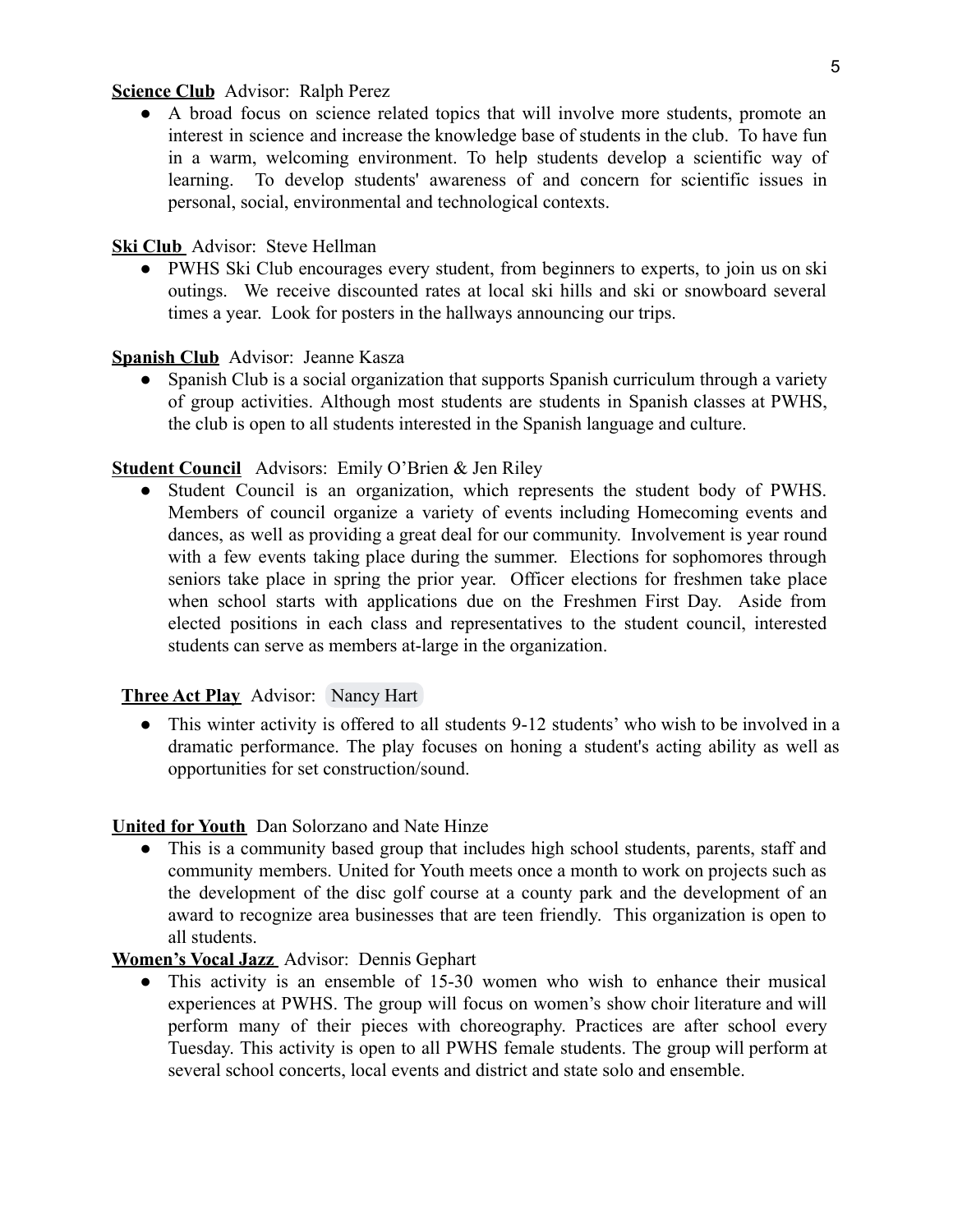#### **Yearbook Advisor:** Megan Jacoby

● This activity is year round. Interested students will be responsible for working with the advisor to create the annual. Some specific jobs include but are not limited to design, photography, and development of the pages. Students involved in this activity are able to produce a product that will be viewed for years to come. Expectations for students are to meet with the group or check in once a week with the advisor for progress and updates. Leadership positions are available for those who qualify. Dependent upon level of commitment and completion of requirements, students may earn a 1/2 credit (one semester) or a full credit (year) for their involvement. Open to any interested students.

## **Athletic Descriptions**

Port Washington High School is a member of the Wisconsin Interscholastic Athletic Association and competes in the North Shore Conference. Some sports have tryouts and others do not. Tryouts may be used to determine the level at which the student will be placed. The numbers of students who make the rosters are based upon skill level, number of spaces available at each level and numbers of students trying out. Levels offered for a particular sport are based upon the numbers of students participating and can vary from year to year

#### **Boys Baseball** Coach

• Team Sport activity is open to all boys' grades 9-12. The baseball schedule runs from the middle of May through the end of July. Baseball will hold tryouts for freshman, junior varsity and varsity teams.

## **Basketball** Boys Coach Brian Henein [bhebeinpwbasketball@gmail.com](mailto:bhebeinpwbasketball@gmail.com) Girls Jake Wahl [jakob.wahl@pwssd.k12.wi.us](mailto:jakob.wahl@pwssd.k12.wi.us)

• This winter team building sport begins in November and runs until the state tournament in March. Tryouts start the first week of practice and cuts are made at all freshman, junior varsity, and varsity levels if necessary. The basketball program's goals are to strive to develop in each athlete the qualities of leadership, initiative, and good judgment. The program encourages the highest standard of conduct, scholastic achievement, and competitive sportsmanship.

#### **Cross Country** Boys Coach Mark Pasten [mark.pasten@pwssd.k12.wi.us](mailto:mark.pasten@pwssd.k12.wi.us) Girls Coach Joe Adamak [joe.adamak@pwssd.k12.wi.us](mailto:joe.adamak@pwssd.k12.wi.us)

• Cross-country is a fall running sport in which anyone can participate in the junior varsity level. The best runners get to compete at the varsity level. Practices are geared toward the 5km (3.1miles) competitions, which usually are held on Saturdays. This activity usually begins on the 2nd Monday in August with practices every day after school until the end of the season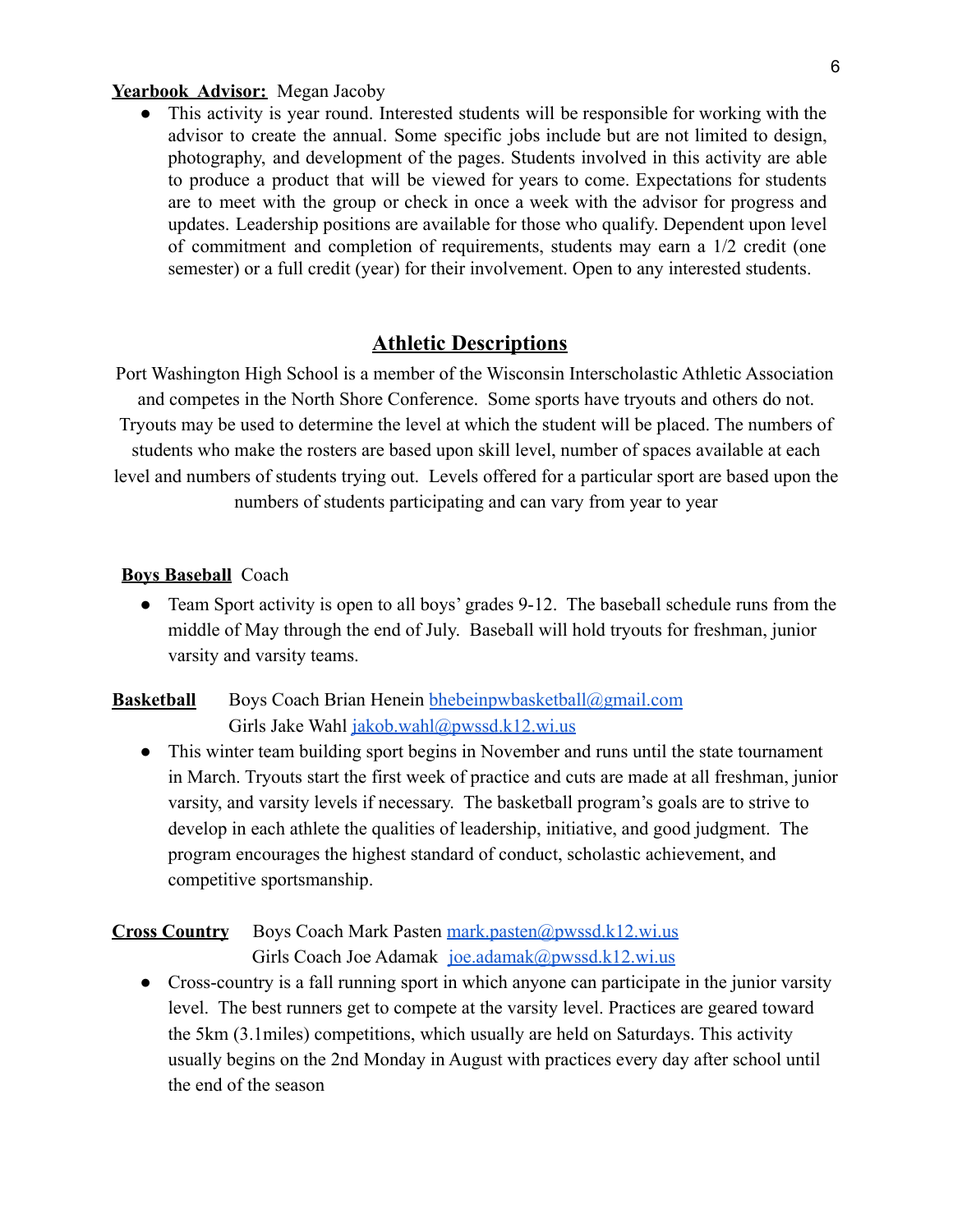#### **Dance** Coach Rebekah Goerl [goerlr@gmail.com](mailto:goerlr@gmail.com)

• Dance team is a competitive group of ladies from grades 9-12 who incorporate dance, gymnastics and pom's together to compete in a variety of competitions throughout the year. Students may try out for the Fall Squad, the Winter Squad, and/or both Squads. Practices will vary on the availability of space.

### **Gymnastics** Coach Gale Sigler [gale.sigler@gmail.com](mailto:gale.sigler@gmail.com)

● Gymnastics is a sport, which requires strength, agility, flexibility, speed and the desire to want to learn more and improve. This team and individual sport begins the second Monday in November and runs until early March. Practices are every day after school and tryouts are used to place students onto varsity and junior varsity squads.

#### **Boys Football** Coach John Bunyan [john.bunyan@pwssd.k12.wi.us](mailto:john.bunyan@pwssd.k12.wi.us)

• Football is a Team/Individual fall sport which runs from early August until the end of October. The sport is played by freshman, junior varsity and varsity teams with seniors and high ability students playing on the varsity squad. Although winning is important, building team chemistry and cooperation play an integral part in the teams' successes.

#### **Golf** Coach Rory Palubiski [Rory@feindesigns.com](mailto:Rory@feindesigns.com)

● Golf is a spring Team and Individual sport, which runs from the end of April until the state tournament in the first week of June. During the season the team competes and plays at all courses throughout Ozaukee, Milwaukee, and Washington County. Practices are every school night at various courses when we don't have a meet.

## **Hockey** Boys Coach Mike Driscoll [mdriscoll@wbsd-schools.org](mailto:mdriscoll@wbsd-schools.org) Girls Coach **TBD**

● Hockey is a Team sport that run in cooperation with the West Bend School District. Teams are made up from students enrolled in both schools. With practices beginning in early November, this highly competitive sport focuses on teamwork and sportsmanship. For more information contact West Bend Schools at 262-335-5570.

## Soccer Boys: Tyler Schultz [tschultzsoccer21@gmail.com](mailto:tschultzsoccer21@gmail.com)

Girls: Kyle Quintell kyle.quintell23@gmail.com

• This Team Sport is open to student athletes grades 9-12 composed of freshman, junior varsity, and varsity teams. The Boys season will take place mid-August and run through early November. The Girls season runs from the middle of March until the second weekend in June with the State competition at Uhilein Soccer Park in Milwaukee. Practices take place every Monday thru Friday when there is not a game.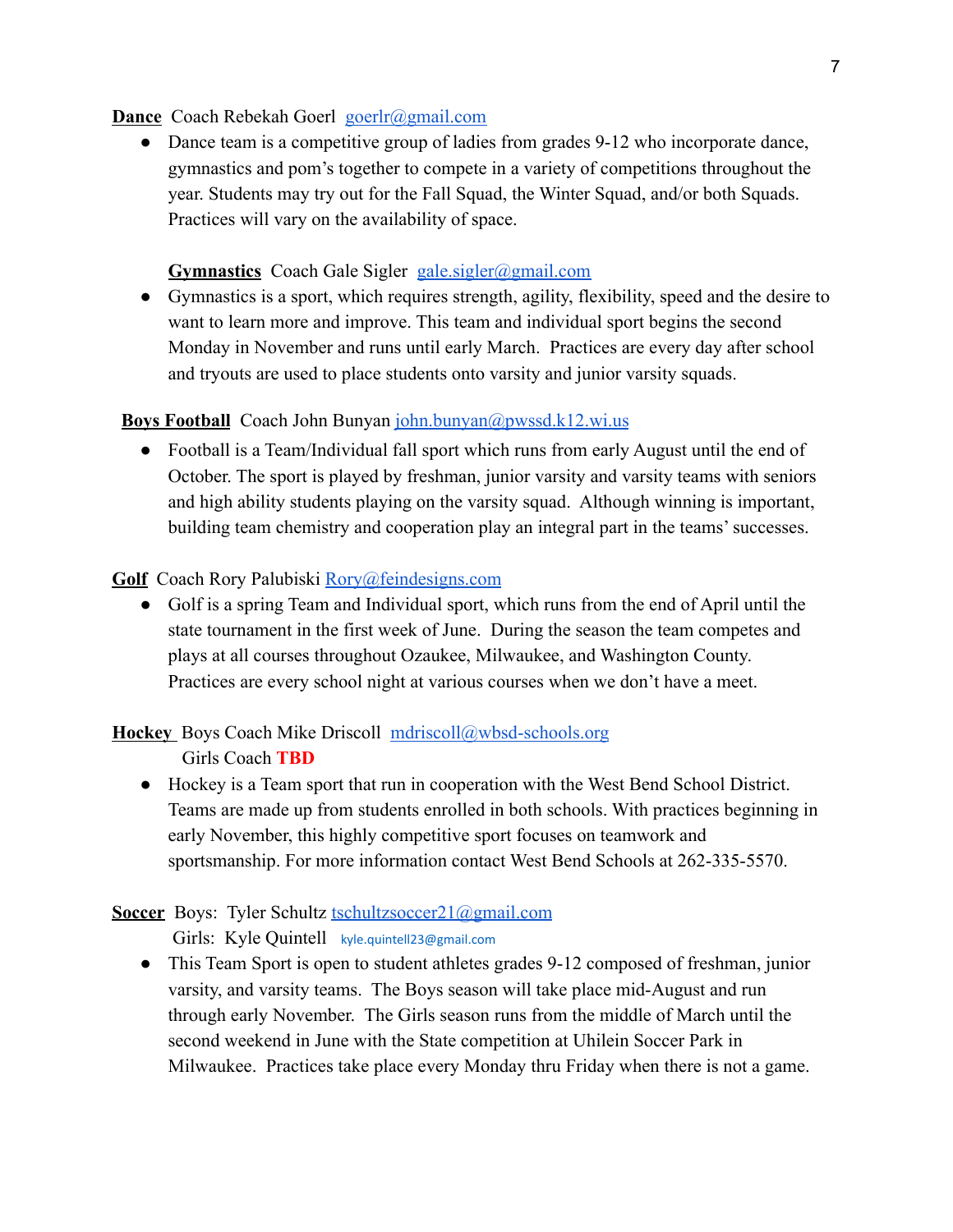This activity will focus on building a winning team through building core fundamentals and teamwork.

## .Girls Softball Coach Ben Navigato [ben.portsoftball@outlook.com](mailto:ben.portsoftball@outlook.com)

• Girls softball is a competitive spring Team Sport that runs from March until late May. The emphasis is on teamwork and sportsmanship. Students try out for the varsity, junior varsity and freshman teams with the highest ability students playing on the varsity team.

## **Swim & Dive** Boys Coach Brittany Roecker [brittanyr25@hotmail.com](mailto:brittanyr25@hotmail.com) Girls Coach Dani Peiffer [dpeiffer@spectrumit.net](mailto:dpeiffer@spectrumit.net)

● This is a competitive swim program stressing hard work and competitive fun. This activity promotes team building as well as individual competition through swimming and diving. Practices are every day from 3-6pm and Saturday 8-11am. The Girls Practices begin in August and run through early November. Boys practice and season begins the middle of November and runs through the middle of February. Each season is composed of both dual meets, which are held on Tuesdays and Thursdays, as well as invitationals held on Saturdays. Every meet has 12 different competitive events. No experience is necessary and all PWHS student athletes can join.

## **Tennis** Boys/Girls Coach Melonie Zielinski [melonie.zielinski@pwssd.k12.wi.us](mailto:melonie.zielinski@pwssd.k12.wi.us)

• Tennis is a Team and Individual Sport that fosters hard work and competition. The Girls Fall season begins mid-August and completes early October. The Boys Spring season runs from the end of March until the first week in June. Students are placed onto a 20-member varsity squad and junior varsity squad based on ability and skill level. The varsity season includes a total of 14 team matches and the state tournament at the end of the season.

## **Track** Boys Coach Mark Pasten [mark.pasten@pwssd.k12.wi.us](mailto:mark.pasten@pwssd.k12.wi.us) Girls Coach Joe Adamak [joe.adamak@pwssd.k12.wi.us](mailto:joe.adamak@pwssd.k12.wi.us)

• Track is a Team and Individual spring Sport that begins at the end of March. The season includes a total of 20 meets. There are 18 different track and field events for student athletes to try out for. The season will conclude, for those that make it to state, at the University of LaCrosse.

## **Volleyball** Coach Paul Junbauer [pmjungbauer@gmail.com](mailto:pmjungbauer@gmail.com)

● Girls Volleyball is a team centered fall activity that is open to all girls' grades 9-12. Volleyball has three squads; varsity, junior varsity and freshman. The numbers of participants will determine levels offered and roster placement. Tryouts may be necessary if the participation numbers are large enough.